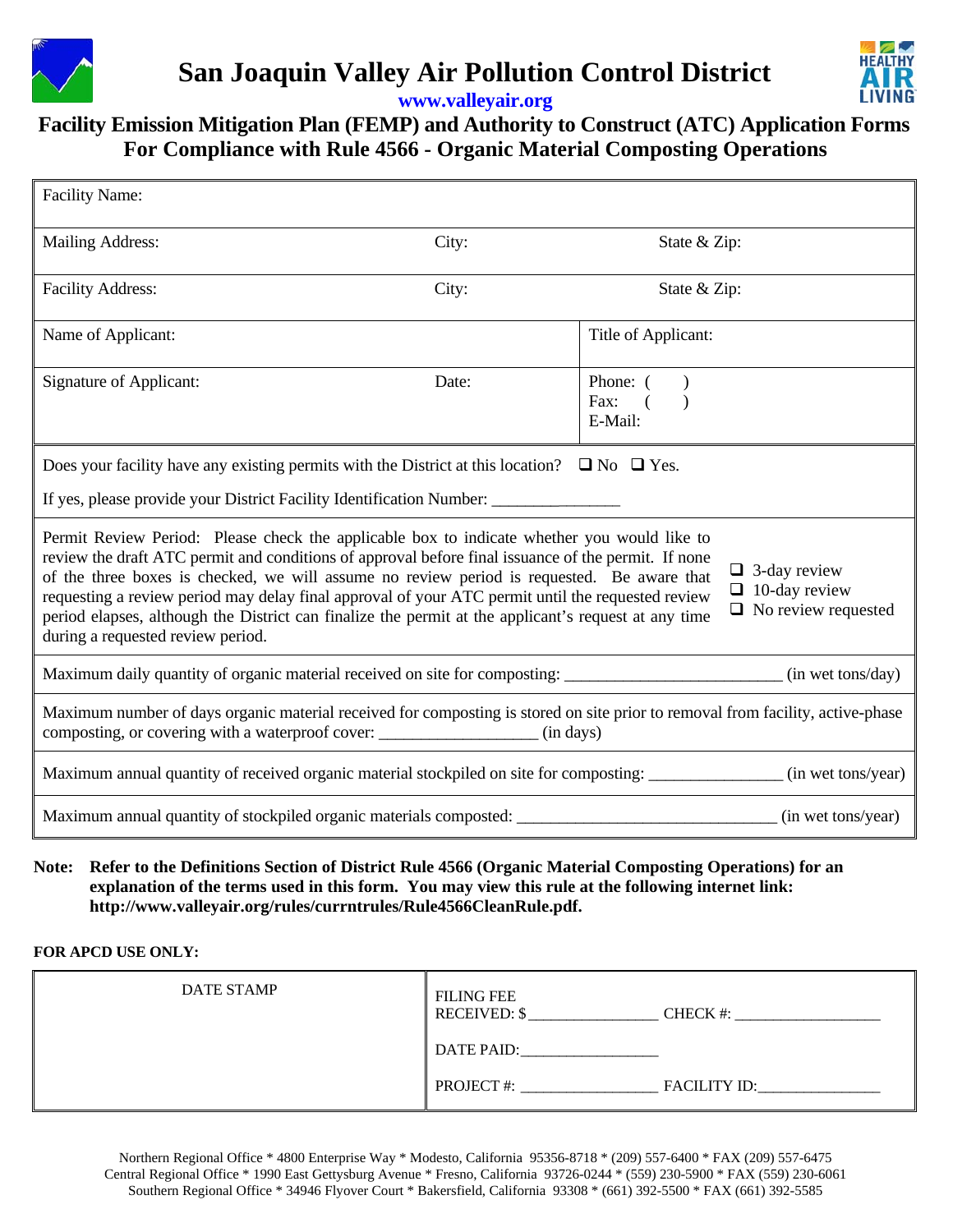#### **1. Stockpile Requirements**

To comply with the stockpile requirements of Rule 4566, Section 5.1, please check each box that corresponds to the mitigation measures that you are proposing to utilize at your facility based on the total annual organic material throughput limits as stated in Table A below.

| <b>Table A - Stockpile Requirements</b>                                                                          |                                                                                                                                                                                                                                                                                                                                                                                                                    |                                       |
|------------------------------------------------------------------------------------------------------------------|--------------------------------------------------------------------------------------------------------------------------------------------------------------------------------------------------------------------------------------------------------------------------------------------------------------------------------------------------------------------------------------------------------------------|---------------------------------------|
| Facility with a Total Throughput of Less Than 100,000 Wet Tons/Year of Organic Material                          |                                                                                                                                                                                                                                                                                                                                                                                                                    | <b>Proposed by</b><br><b>Facility</b> |
| 1.                                                                                                               | Within 10 days of receipt of organic material for composting the owner/operator will                                                                                                                                                                                                                                                                                                                               |                                       |
|                                                                                                                  | comply with at least one of the mitigation measures listed in the attached Rule 4566<br>Information Sheet on page 4 for Stockpile Mitigation Measures.                                                                                                                                                                                                                                                             |                                       |
| 2.                                                                                                               | Implement an alternative mitigation measure not listed in the attached Rule 4566<br>Information Sheet on page 4 for Stockpile Mitigation Measures. Please note the use of this<br>option requires both District and EPA approval. If you propose the use of this option<br>please also include the information listed in Table C (Facility Proposed Mitigation<br>Measure Compliance Plan) on page 3 of this form. |                                       |
| <b>Facility with a Total Throughput of Greater Than or Equal to</b><br>100,000 Wet Tons/Year of Organic Material |                                                                                                                                                                                                                                                                                                                                                                                                                    | <b>Proposed by</b><br><b>Facility</b> |
| 1.                                                                                                               | Within 3 days of receipt of organic material for composting the owner/operator will<br>comply with at least one of the mitigation measures listed in the attached Rule 4566<br>Information Sheet on page 4 for Stockpile Mitigation Measures.                                                                                                                                                                      |                                       |
| 2.                                                                                                               | Implement an alternative mitigation measure not listed in the attached Rule 4566<br>Information Sheet for Stockpile Mitigation Measures. Please note the use of this option<br>requires both District and EPA approval. If you propose the use of this option please also<br>include the information listed in Table C (Facility Proposed Mitigation Measure<br>Compliance Plan) on page 3 of this form.           |                                       |

#### **2. Composting Requirements**

To comply with the composting requirements of Rule 4566, Section 5.2, please check each box that corresponds to the mitigation measure that you are proposing to utilize at your facility based on the maximum annual organic material throughput limits as stated in Table B below.

| <b>Table B - Composting Requirements</b>               |                                                                                               |                 |
|--------------------------------------------------------|-----------------------------------------------------------------------------------------------|-----------------|
| <b>Composting Operation with a Total Throughput of</b> |                                                                                               | <b>Proposed</b> |
|                                                        | Less Than 200,000 Wet Tons/Year of Organic Material                                           | by Facility     |
| 1.                                                     | During active-phase windrow composting, implement at least three turns of the windrow pile    |                 |
|                                                        | along with the use of an Independent Watering Systems Mitigation Measure. Please refer to     |                 |
|                                                        | the attached Rule 4566 Information Sheet on page 4 under Composting Mitigation Measures       |                 |
|                                                        | for the specific requirements when using an Independent Watering System.                      |                 |
| 2.                                                     | During active-phase windrow composting, implement at least three turns of the windrow pile    |                 |
|                                                        | along with the use of an Integrated Watering Systems Mitigation Measure. Please refer to the  |                 |
|                                                        | attached Rule 4566 Information Sheet on page 4 under Composting Mitigation Measures for       |                 |
|                                                        | the specific requirements when using an Integrated Watering System.                           |                 |
| 3.                                                     | Implement an alternative mitigation measure not identified above that demonstrates at least a |                 |
|                                                        | 19% reduction (by weight) in VOC emissions. Please note the use of this option requires       |                 |
|                                                        | both District and EPA approval. If you propose the use of this option please also include the |                 |
|                                                        | information listed in Table C (Facility Proposed Mitigation Measure Compliance Plan) on       |                 |
|                                                        | page 3 of this form.                                                                          |                 |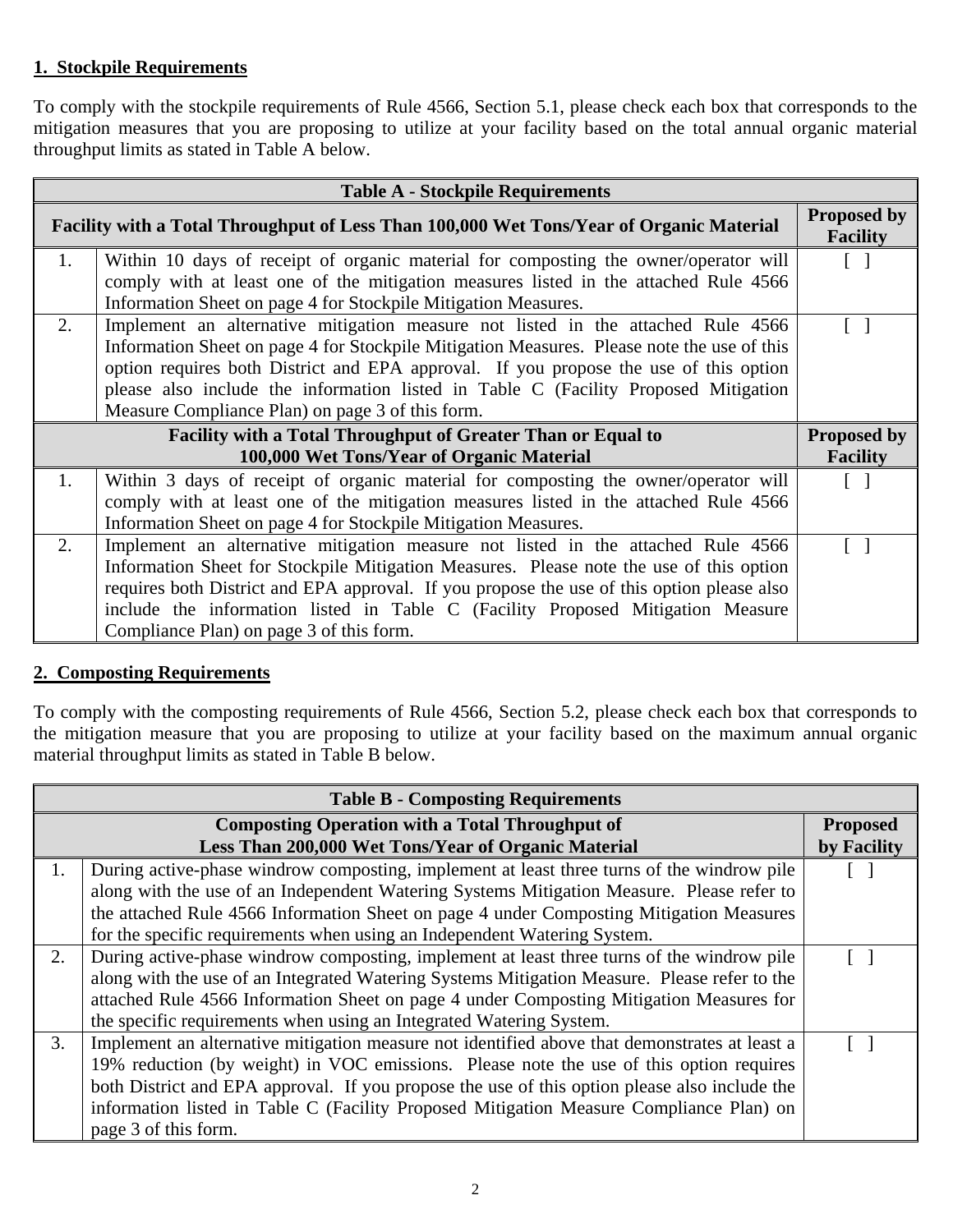| <b>Table B - Composting Requirements (Continued)</b>                                            |                                                                                                |                   |
|-------------------------------------------------------------------------------------------------|------------------------------------------------------------------------------------------------|-------------------|
| <b>Composting Operation with a Total Throughput of Greater Than or Equal to</b>                 |                                                                                                | <b>Proposed</b>   |
|                                                                                                 | 200,000 Wet Tons/Year and less than 750,000 wet tons/year of Organic Material                  | by Facility       |
| 1.                                                                                              | During active-phase windrow composting, implement at least three turns of the windrow          | $\Box$            |
|                                                                                                 | pile along with the use of an Independent Watering System and Finished Compost Cover           |                   |
|                                                                                                 | mitigation measures. Please refer to the attached Rule 4566 Information Sheet on page 4        |                   |
|                                                                                                 | under Composting Mitigation Measures for the specific requirements when using an               |                   |
|                                                                                                 | Independent Watering System and Finished Compost Cover.                                        |                   |
| 2.                                                                                              | During active-phase windrow composting, implement at least three turns of the windrow          |                   |
|                                                                                                 | pile along with the use of an Integrated Watering System and Finished Compost Cover            |                   |
|                                                                                                 | mitigation measures. Please refer to the attached Rule 4566 Information Sheet on page 4        |                   |
|                                                                                                 | under Composting Mitigation Measures for the specific requirements when using an               |                   |
|                                                                                                 | Integrated Watering System and Finished Compost Cover.                                         |                   |
| 3.                                                                                              | Implement an alternative mitigation measure not identified above that demonstrates at least    |                   |
|                                                                                                 | a 60% reduction (by weight) in VOC emissions. Please note the use of this option requires      |                   |
|                                                                                                 | both District and EPA approval. If you propose the use of this option please also include      |                   |
|                                                                                                 | the information listed below in Table C (Facility Proposed Mitigation Measures                 |                   |
|                                                                                                 | Compliance Plan).                                                                              |                   |
| <b>Composting Operation with a Total Throughput of Greater Than or Equal to</b>                 |                                                                                                | <b>Proposed</b>   |
| 750,000 wet tons/year of Organic Material                                                       |                                                                                                | by Facility       |
| Implement a mitigation measure that demonstrates at least 80% reduction (by weight) in VOC      |                                                                                                | $\vert \ \ \vert$ |
|                                                                                                 | emissions for organic material during the active phase of composting. Please note the proposed |                   |
| mitigation measure requires both District and EPA approval. Please also include the information |                                                                                                |                   |
|                                                                                                 | listed below in Table C (Facility Proposed Mitigation Measures Compliance Plan).               |                   |

## **3. Additional Information for Facility Proposed Mitigation Measure Compliance Plan:**

#### **Table C - Facility Proposed Mitigation Measure Compliance Plan**

If you are proposing to utilize a mitigation measure compliance plan that requires both District and EPA approval please include the following information:

- The name(s), address(s) and telephone number(s) of person(s) responsible for the preparation, submittal, and implementation of the compliance plan.
- Description and process diagram of the operation.
- Complete description of the control method(s) that will be used in place of the above listed mitigation method.
- All data, calculations methodology, calculations, records, manufacturer specifications, and all other information necessary to determine that proposed mitigation method will achieve the required emission reductions.
- Methodology and calculations establishing the daily and annual VOC emissions or projected VOC emissions.
- List of all equipment (including the make, model #, and type) utilized in the proposed mitigation method.